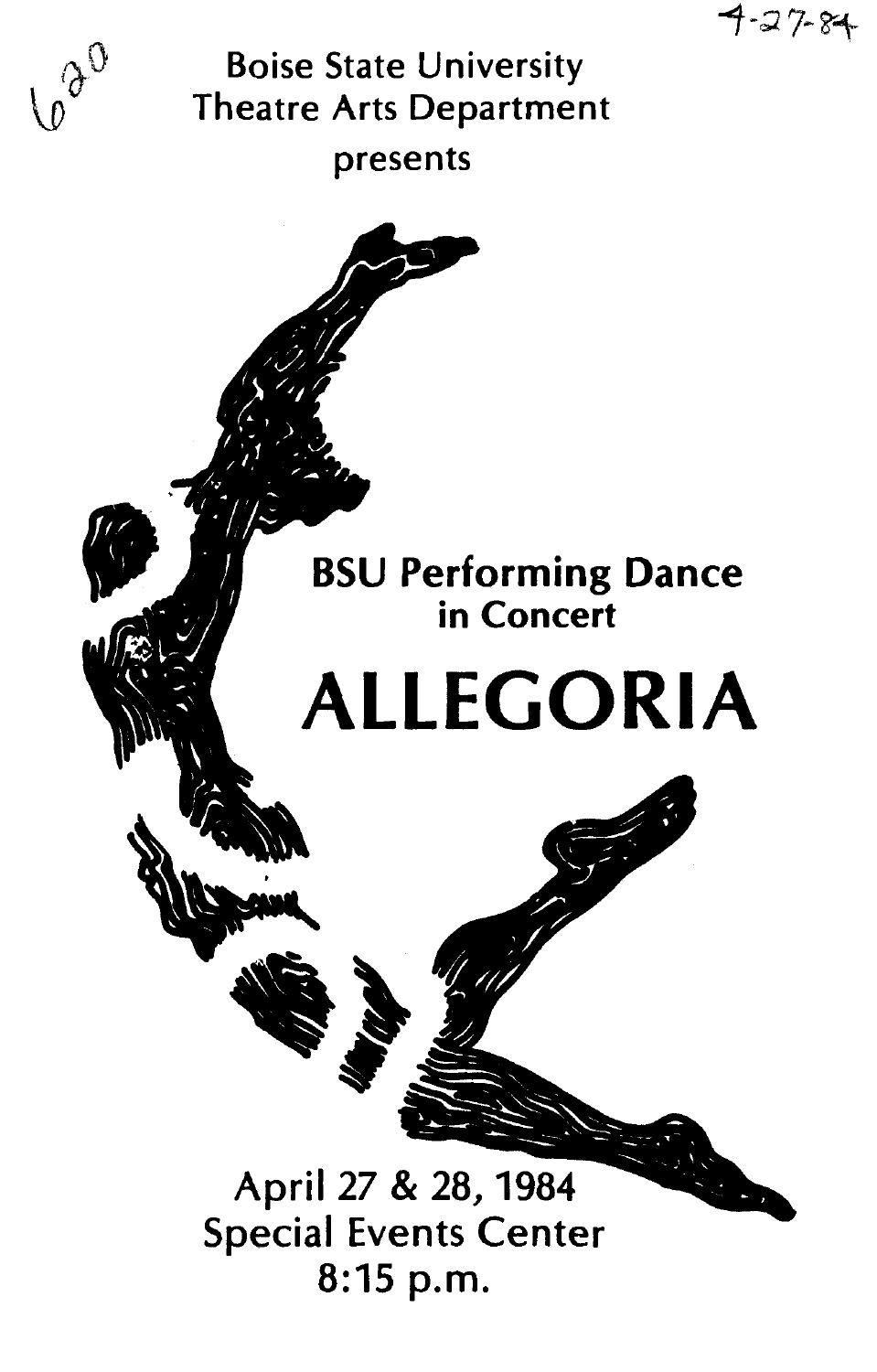# **ALLEGORIA**

### **Characters:**

| Jeff Bond, Jocelyn Pereira,<br>Arlene Larkin, Terri Morgan,<br>Joie Howard, Robert Simonson, |
|----------------------------------------------------------------------------------------------|
| Alisa Looney, Rich Shields,<br>Doug Hoppe, Victoria Burks,<br>Sandy Snow, Harry Stansbury    |
|                                                                                              |

#### **Music:**

Clockwork Orange; Shadowfax; Yarborough and Peoples; jean luc Ponte; OMD; Theme from Peter Gun; Frank Becker; laurie Anderson, Midnight Star, Rampal; Meradith Monk

#### **Scene i. Paradox**

The hag pulls the primordial soup on stage. low creatures encircle the tub out of which a force of good is created. She dances her wisdom and strength.

Evil is now born. She is cold, white hot, burning ice.

The creatures, no longer infants, create territory and consequently discord. As time is too short on this planet, the wizard now appears. He is a portent, a foretoken.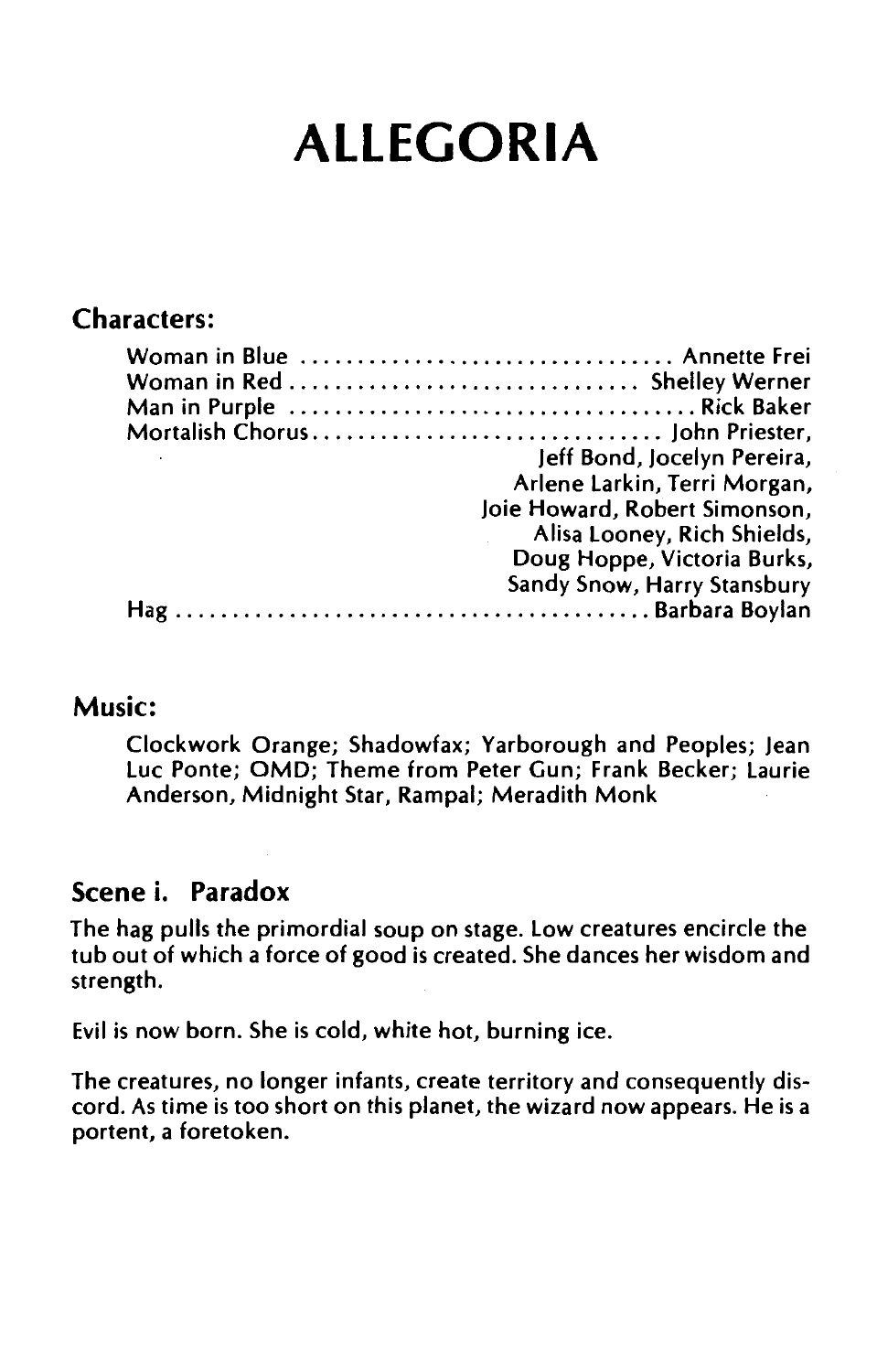### Scene ii. The Paradox Widens

As time does not hold still, culture rears its ubiquitous pate. A primitive hut symbolizes the innocence which has been lost.

Children appear-happy, growing and finally cajoled by Evil. Flashers, the epitome of perversity, frighten the children who are saved by the strength of good.

The hag in turn frightens the flashers. She is now approaching the end of her life. The stars are dreams and events. Even though aware of her end, she continues to throw away her stars until there are none left.

# Scene iii. Synthesis

Security is sought and found in the symbol of the pipe. Afraid to let go, the creatures pull and tug and maintain a magnetism between each other. As they reach toward a star they forget the pipe only to find they are lost again.

Regrouping, the children are grown and find partnering the most important dimension. They are interrupted by a confrontation of Good and Evil. All are pulled to one side or the other.

In her lust to have only one facet in the world, Good systematically kills all who wear the color of Evil. Evil intervenes to save a life and is killed instead.

Where's our wizard? He appears to correct and undo. All now resolve that harmony is a synthesis of Good and Bad.